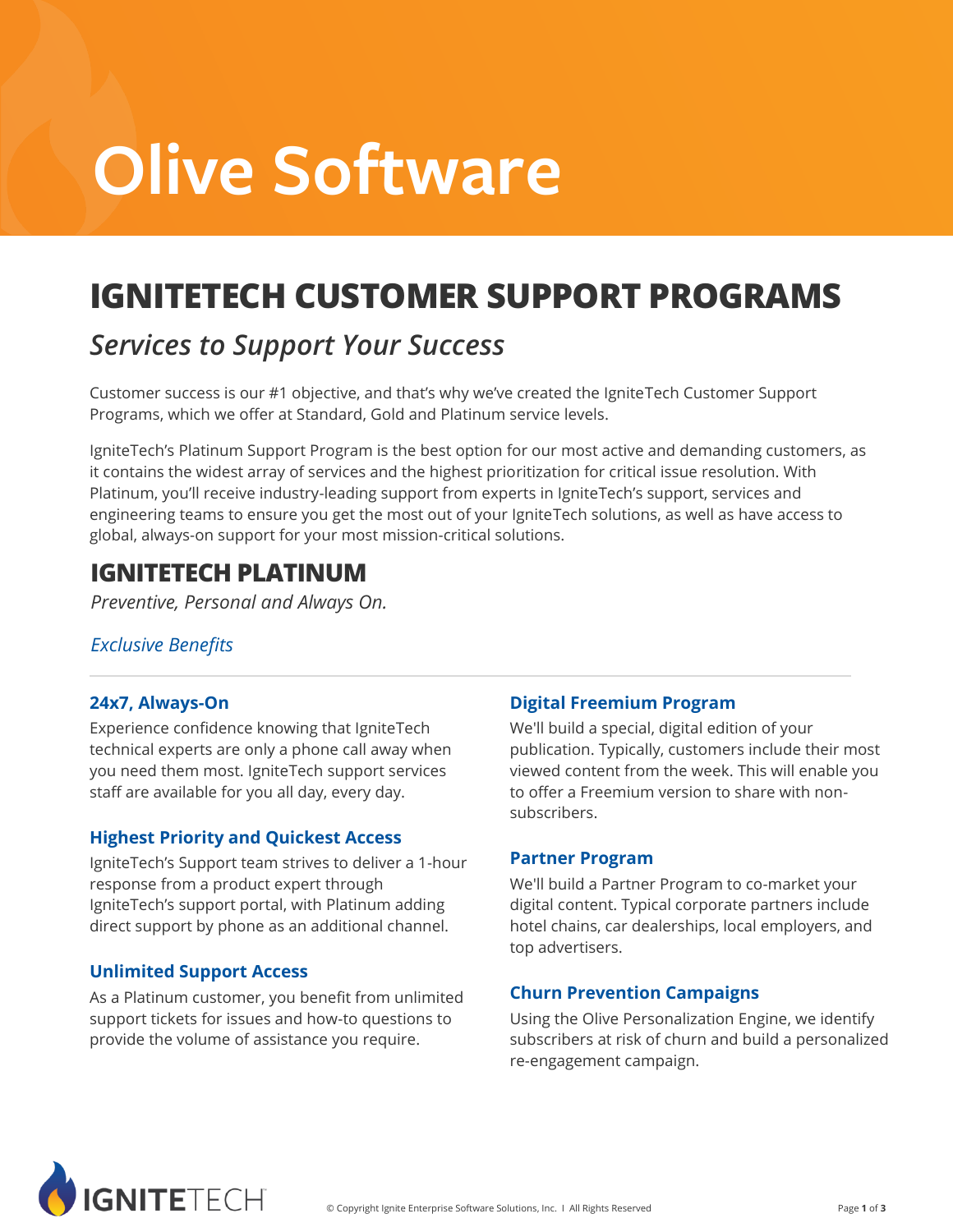## **IGNITETECH CUSTOMER SUPPORT PROGRAMS**

| <b>SUPPORT ACCESS</b>                       | <b>STANDARD</b>       | GOLD                  | <b>PLATINUM</b>       |
|---------------------------------------------|-----------------------|-----------------------|-----------------------|
| Support availability (phone support hours)  | <b>Business Hours</b> | <b>Business Hours</b> | 24 X 7                |
| Response time goals for severity 1 issues   | 24 hours              | 4 hours               | 1 hour                |
| Web-based ticketing (# of tickets per year) | 12                    | 24                    | Unlimited             |
| <b>Support Channel Access</b>               | Email & Web           | Email & Web           | Email, Web &<br>Phone |

| <b>PRODUCT AND SERVICES</b>                     | <b>STANDARD</b>          | GOLD          | <b>PLATINUM</b>      |
|-------------------------------------------------|--------------------------|---------------|----------------------|
| Hot Fix and Update releases                     |                          | $\mathcal{L}$ | $(\checkmark)$       |
| Digital Freemium Program                        |                          |               | $(\checkmark)$       |
| Partner Program                                 | $\overline{\phantom{0}}$ |               | $\bm{\odot}$         |
| <b>Churn Prevention Campaigns</b>               |                          |               | $(\checkmark)$       |
| Access to IgniteTech's Industry Consulting Team |                          |               | $\blacktriangledown$ |

| <b>SUCCESS BENEFITS</b>                       | <b>STANDARD</b> | GOLD                     | PLATINUM       |
|-----------------------------------------------|-----------------|--------------------------|----------------|
| Participation in IgniteTech Unlimited Program | $(\checkmark)$  | $\overline{\mathcal{S}}$ | $(\checkmark)$ |
| <b>Customer Success Program</b>               |                 | ∾                        | $(\checkmark)$ |